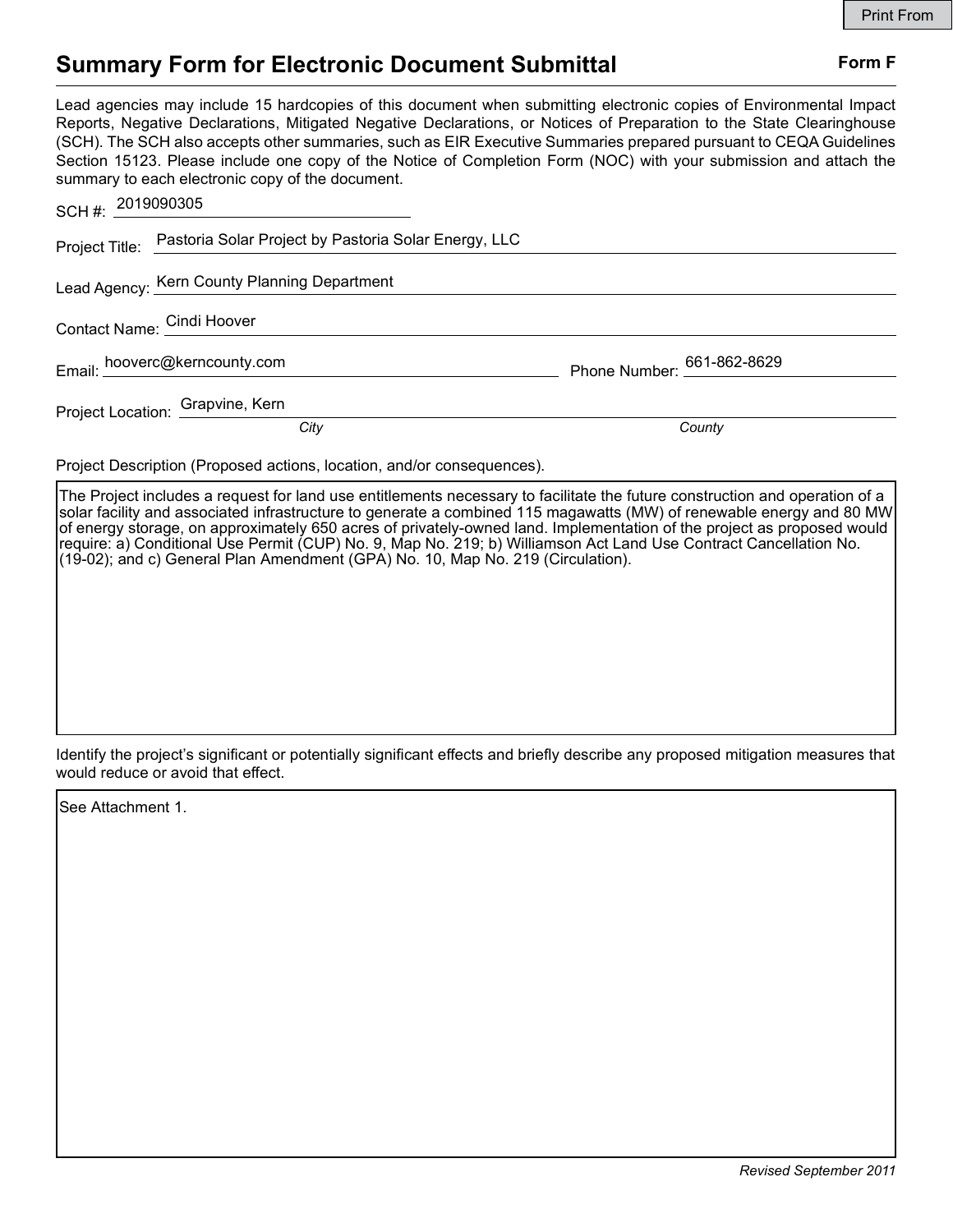If applicable, describe any of the project's areas of controversy known to the Lead Agency, including issues raised by agencies and the public.

Areas of controversy include impacts related to agriculture, air quality, cultural resources (archaeological resources), mineral resources, and transportation.

Provide a list of the responsible or trustee agencies for the project.

U.S. Fish and Wildlife Service, California Department of Fish and Wildlife, Central Valley Regional Water Quality Control Board, California Department of Transportation, and San Joaquin Valley Air Pollution Control District.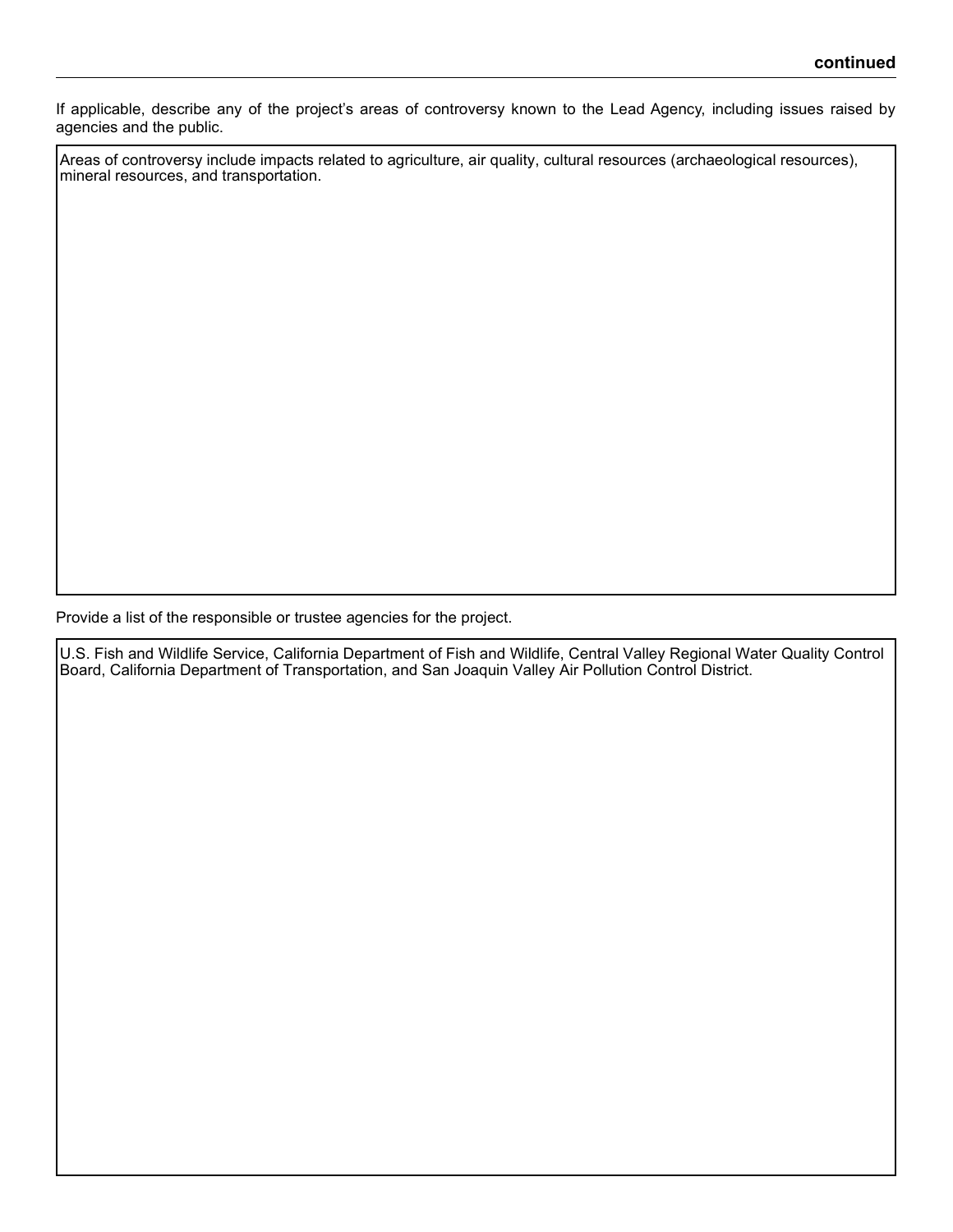## **Attachment 1: Identify the project's significant or potentially significant effects and briefly describe any proposed mitigation measures that would reduce or avoid that effect**

- Significant and Unavoidable Aesthetic Impacts related to project-level and cumulative impacts with regard to existing visual character would be mitigated to the extent feasible with implementation of Mitigation Measures MM 4.1-1 through MM 4.1-3, which require a Maintenance, Trash Abatement, and Pest Management Program, color scheme and treatment plan, and to not disturb any natural vegetation in the project boundary unless necessary; however, impacts would remain significant and unavoidable.
- Potentially Significant Aesthetic Impacts related to project-level and cumulative impacts with regard to light and glare would be mitigated with implementation of Mitigation Measures MM 4.1-4 through MM 4.1-6, which require demonstrating consistency with the applicable provisions of the *Dark Skies Ordinance* (Chapter 19.81 of the Kern County Zoning Ordinance), demonstrating that the solar panels and hardware are designed to minimize glare and spectral highlighting, and demonstrating that all onsite buildings utilized non-reflective materials, as approved by the Kern County Planning and Natural Resources Department.
- Potentially Significant Agriculture and Forestry Resources Impacts related to project-level and cumulative impacts with regard to changes in the existing environment would be mitigated with implementation of Mitigation Measures MM 4.9-1 and MM 4.9-3, which require preparation of a Hazardous Materials Business Plan and measures regulating herbicides.
- Significant and Unavoidable Agriculture and Forestry Resources Impacts related to project-level and cumulative impacts related to the cancellation of an open space contract made pursuant to the California Land Conservation Act of 1965 or Farmland Security Zone Contract would remain significant and unavoidable as there are no feasible mitigation available to reduce impacts.
- Potentially Significant Air Quality Impacts related to project-level impacts with regard to conflicting with or obstructing implementation of the applicable air quality plan and exposing sensitive receptors to substantial pollutant concentrations would be mitigated with implementation of Mitigation Measures MM 4.3-1 through MM 4.3-11, which include measures to reduce fugitive dust, measures to address Valley fever exposure, and submittal of an Indirect Source Review application, among others.
- Significant and Unavoidable Air Quality Impacts, related to project-level impacts with regard to sensitive receptors and cumulative impacts with regard to resulting in a cumulatively considerable net increase of any criteria pollutant for which the projects' region is nonattainment under applicable federal or State ambient air quality standards would be mitigated to the extent feasible with implementation of Mitigation Measures MM 4.3-1 through MM 4.3-11; however, impacts would remain significant and unavoidable.
- Potentially significant Biological Resources Impacts related to project-level impacts with regard to having a substantial adverse effect on any species identified as a candidate, sensitive, or a special-status species, any riparian habitat or other sensitive natural community, interfere substantially with the movement of any resident or migratory fish or wildlife species, and conflicting with any local policies or ordinances protecting biological resources would be mitigated with implementation of Mitigation Measures MM 4.4-1 through MM 4.4-14 as well as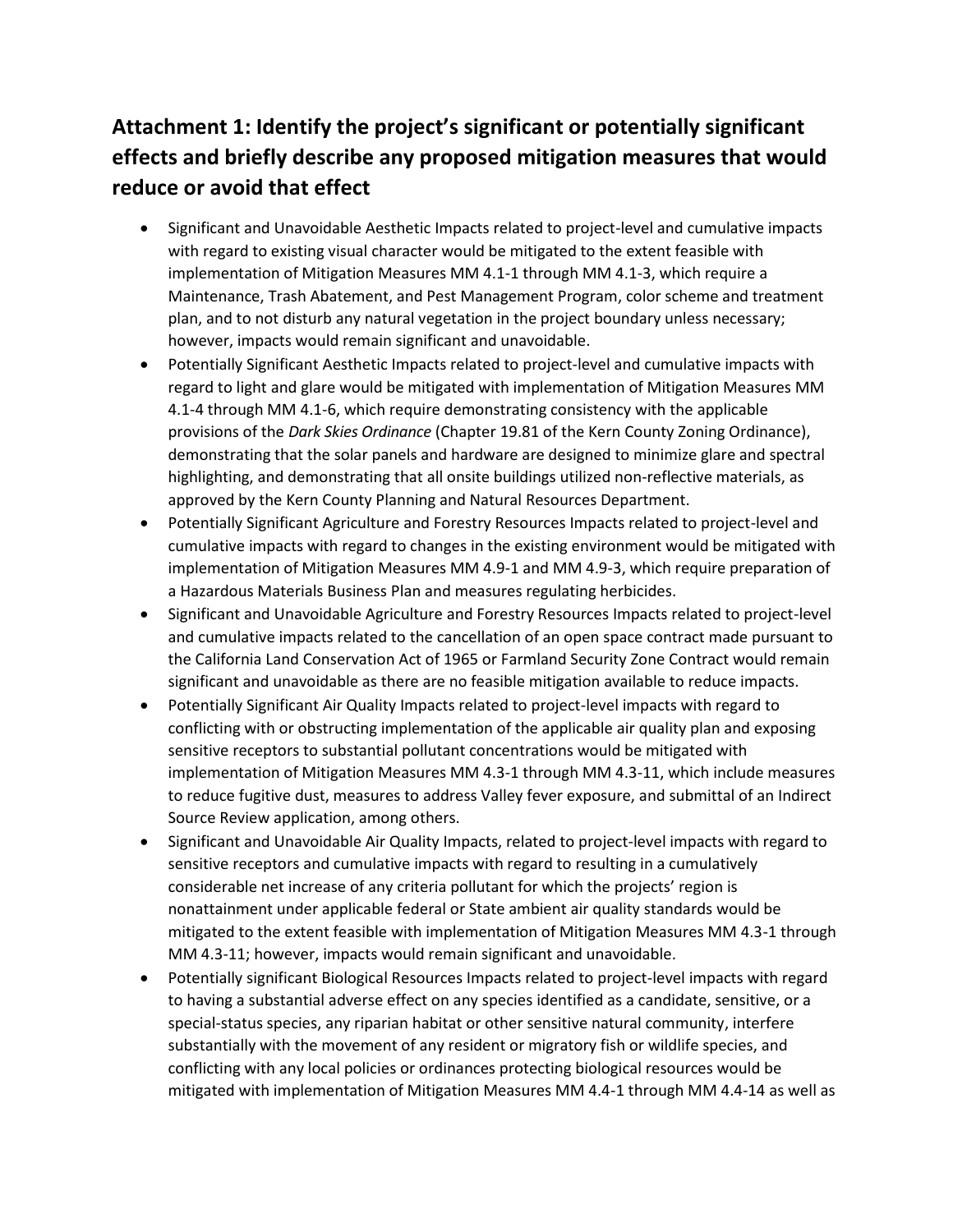Mitigation Measures MM 4.1-4, MM 4.1-5, MM 4.3-1, MM 4.3-2, MM 4.3-6, MM 4.7-3, and MM 4.9-3, which includes measures to retain a qualified biologist to conduct surveys, attendance of a Worker Environmental Awareness Training and Education Program, measures to reduce impacts to wildlife species, measures to reduce light and glare, reduction of dust control measures, and measures to regulate the use of herbicides, among others.

- Significant and Unavoidable Biological Resources Impacts related to cumulative impacts with regard to loss of foraging and nesting habitat for special-status species and impacts to migratory birds associated with collision would be mitigated to the extent feasible with implementation of Mitigation Measures MM 4.4 1 through MM 4.4 13 as well as MM 4.1 4, MM 4.1 5, MM 4.3 1, MM 4.3 2, MM 4.3 6, MM 4.7 3, and MM 4.9 3; however, impacts would remain significant and unavoidable.
- Potentially Significant Cultural Resources Impacts related to project-level and cumulative impacts with regard to historical and archaeological resources and human remains would be mitigated with implementation of Mitigation Measures MM 4.5-1 through MM 4.5-5, which include measures to retain a lead archaeologist, dictate provisions when a historic resource, archaeological resource, or human remains are discovered onsite, among others.
- Potentially Significant Energy Impacts related to project-level and cumulative impacts with regard to wasteful, inefficient, or unnecessary consumption of energy resources would be mitigated with implementation of Mitigation Measures MM 4.3-5 and MM 4.3-7, which include measures that would require the use of energy-efficient equipment during construction and enforce idling restrictions.
- Potentially Significant Geology and Soils Impacts related to project-level and cumulative impacts with regard to directly or indirectly cause potential substantial adverse effects including the risk of loss, injury, or death involving strong seismic ground shaking and substantial soil erosion or the loss of topsoil, unstable geologic unit, expansive soil, and paleontological resources would be mitigated with implementation of Mitigation Measures MM 4.7-1 through MM 4.7-7, which include conducting a full geotechnical study, retaining a California registered and licensed geotechnical engineer to design the project facilities to withstand probable seismically induced ground shaking, incorporating Best Management Practices, limiting grading, retaining a qualified paleontologist, and dictating provisions when paleontological resources are discovered onsite, among others.
- Potentially Significant Hazardous and Hazardous Materials Impacts related to project-level and cumulative impacts with regard to the routine transport, use, or disposal of hazardous materials, reasonably foreseeable upset and accident conditions involving the release of hazardous materials into the environment, impairing an adopted emergency response plan or emergency evacuation plan, and wildland fires would be mitigated with implementation of Mitigation Measures MM 4.9 1, MM 4.9 2, MM 4.9 3, MM 4.9 4, MM 4.15 1, and MM 4.17 1, which include preparing and maintaining a Hazardous Materials Business Plan, conducting well testing, providing proof to show that the encumbrance to Section 14, Township 20 North, Range 19 West, caused by license, recorded September 11, 1940 in Book 954 of Official Records page 354 Kern County Records, has been removed, among others.
- Potentially Significant Hydrology and Water Quality Impacts related to project-level and cumulative impacts with regard to violating water quality standards and discharge requirements, altering the existing drainage patterns of the site or area, creating or contributing